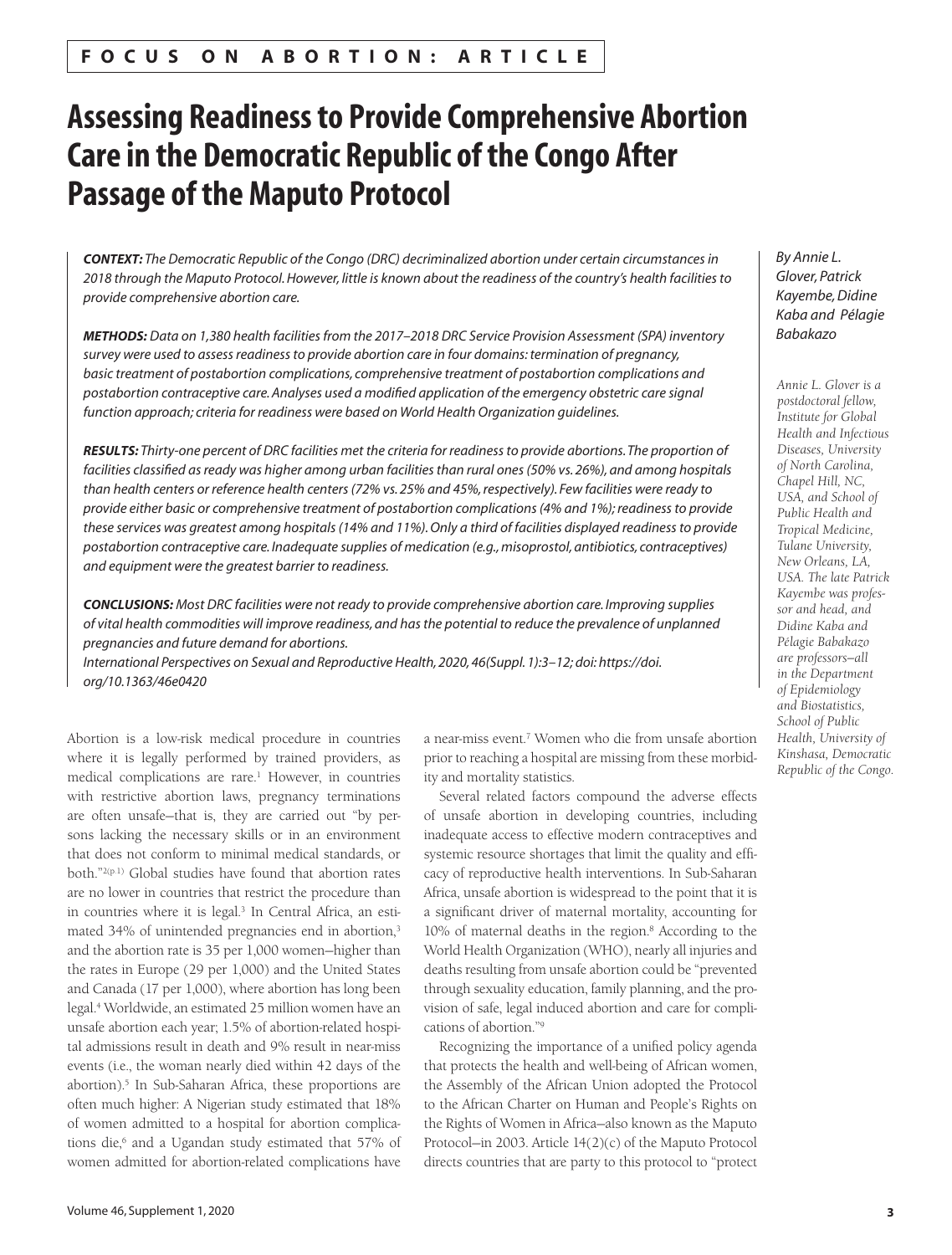the reproductive rights of women by authorizing medical abortion in the cases of sexual assault, rape, incest, and where the continued pregnancy endangers the mental and physical health of the mother or the life of the mother or the fetus."10 The Maputo Protocol has paved the way for the relaxation of abortion restrictions in several African countries; overall, 13 countries have lifted their total abortion bans since 2000.<sup>11</sup>

The Democratic Republic of the Congo (DRC) ratified the Maputo Protocol in 2008, but did not fully codify it until March 2018.12 Before this codification, the DRC banned abortion under all circumstances, and prison sentences for violating the law ranged from five to 15 years for both women and providers. Because of this restrictive legal environment, abortion was often performed by untrained providers and carried a significant risk for women.13,14 Nonetheless, abortion was common: A study using clinical data on the treatment of postabortion complications estimated that the abortion rate in Kinshasa in 2016 was 56 per 1,000 women aged 15–49.15 Sexual violence in the conflict zones of Eastern DRC increased both the demand for pregnancy termination as well as the danger that women faced from these procedures.16,17 In 2017, the DRC had a maternal mortality ratio of 693 maternal deaths per 100,000 births, the 10th highest in the world.18 Given the connection between unsafe abortion and maternal mortality, reducing the incidence of unsafe abortion has the potential to significantly reduce the number of maternal deaths in the DRC.

In December 2018, the executive branch of the DRC posted Law No. 18/035, "Fixing Basic Principles Relating to the Organization of Public Health," which acknowledges the DRC's commitment to the Maputo Protocol but also restricts abortion to circumstances in which terminating pregnancy is necessary to save the life of the mother or the fetus has congenital malformations that are incompatible with life. Although it references the Maputo Protocol, Law No.18/035 does not match the protocol's guidelines, as it does not explicitly allow abortion in cases of sexual assault, rape or incest, or to protect the physical or mental health of the mother. It is also inconsistent with WHO's clinical guidelines for abortion, which are based entirely on medical and gestational criteria,<sup>9</sup> and are not related to the woman's reason for terminating her pregnancy.

Although the DRC legal code allows abortion under specific circumstances, the readiness of country's health care system to provide such care is unknown.

#### **The Signal Function Approach**

Since 1998, WHO has assessed health system readiness to provide emergency obstetric care—defined as "key medical interventions that are used to treat the direct obstetric complications that cause the vast majority of maternal deaths around the globe"—by examining the system's ability to perform signal functions (a set of variables that indicate a system's ability to carry out a specified intervention).19,20 While signal functions do not encompass all indicators

of relevant care, and their presence is not a marker of service quality, they are designed to signal the readiness of a health system to meet critical population health needs.

Healy and colleagues were the first to use the signal function strategy in the context of comprehensive abortion care; their analysis was guided by the Safe Abortion Care Framework, which posited that provision of safe abortion encompasses three central elements: provision of safe abortion for all legal indications; treatment of abortion complications; and provision of postabortion contraceptives.<sup>21</sup> Subsequently, Campbell et al. applied this framework to health facility data from Zambia and found that a Service Provision Assessment (SPA) survey—a health system monitoring tool used in low- and middle-income countries by the DHS Program—provided nearly all relevant data to assess signal functions related to provision of comprehensive abortion care.<sup>22</sup> Signal functions were also used in a high-level comparative assessment of abortion care readiness conducted in 2018 for 10 countries (Bangladesh, Haiti, Kenya, Malawi, Namibia, Nepal, Rwanda, Senegal, Tanzania and Uganda).<sup>23</sup> In this article, we used the signal function approach and SPA data to assess the readiness of the DRC's health care system to provide comprehensive abortion care.

## **METHODS**

## **Data**

The data used in this analysis are from the SPA inventory survey conducted in the DRC in 2017-2018.<sup>24</sup> The Demographic and Health Survey (DHS) program conducts SPA surveys in partnership with national ministries of health. In the DRC, the 2017–2018 SPA was funded by the United States Agency for International Development (USAID), the United States President's Malaria Initiative and the Global Fund. The DHS/SPA program designed the survey instruments and provided them in French to the DRC Ministry of Health, whose directorates adapted the survey to the local context.

The Ministry of Health sent a letter to all provincial medical officers informing them of the study and requesting support in facilitating access to health facilities. Data were collected by 280 interviewers who completed three weeks of training and passed an exam; all interviewers were required to have an advanced nursing or medical degree, at least five years of experience as a practitioner and experience in administering at least three other surveys.

Data collection took place in October–November 2017 in Kinshasa, and in January–April 2018 in provincial locations. The Ministry of Health provided a sampling frame consisting of 12,050 health facilities, of which 1,412 (approximately 50 from each of the DRC's 26 provinces, depending on provincial population weights) were selected through probability sampling. At each selected facility, an interview was conducted in French with a health provider or manager; responses were translated into English for analysis and reporting. Because of armed conflicts during data collection, interviewers were unable to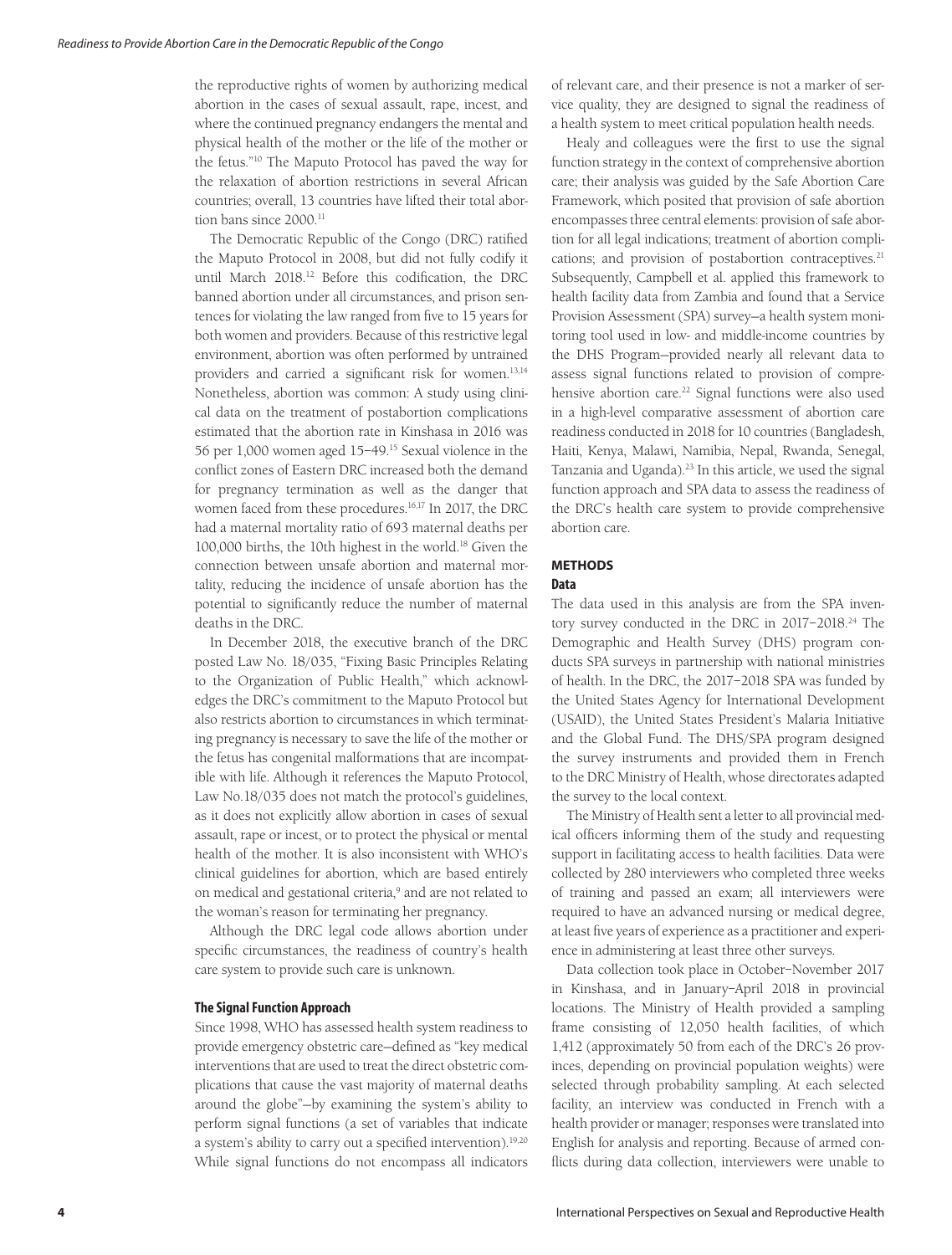visit 32 facilities, yielding a total sample of 1,380 (response rate, 98%). Conflict in the DRC has been centered primarily in North and South Kivu, as well as in the Kasai region; however, the final sample included facilities from every province.

The survey was conducted at all tertiary, provincial and general reference hospitals (grouped for this analysis as "hospitals") in the DRC, as well as at a representative sample of health centers. In analyses, the latter were categorized as either health centers (small local facilities that are primarily staffed by nurses who provide a minimum health package) or reference health centers (specially equipped health centers that serve health zones that do not have a hospital). Health facilities are managed by the DRC government, not-for-profit nongovernmental organizations (NGOs), private for-profit corporations or faith-based organizations.

In addition to asking health provider representatives about the services provided at their facility, interviewers asked—and if possible, observed—whether certain commodities and equipment were available at the facility. For medications, such as misoprostol, the SPA provides the following categories for interviewers to record availability: "observed, at least one valid"; "observed available, none valid"; "reported available, not seen"; "not available today"; and "never available." Medications were considered to be available or in stock if the interviewer reported that they were "observed, at least one valid" at the time of data collection.

For other commodities and equipment, such as a vacuum aspirator, the SPA provides the following response options: "observed"; "reported, not seen"; and "not available." If relevant, interviewers also record whether the item is functioning; response options are "yes"; "no"; and "don't know." For equipment, we constructed a binary variable indicating whether the item was both observed and functioning.

For signal function variables related to service provision, such as blood transfusion in an obstetric context, interviewers asked the respondent if the service had been provided in the last three months. Finally, as an indicator of family planning availability, we created a dummy variable denoting whether the respondent reported to the interviewer that the facility provides family planning seven days a week.

#### **Measures**

Our choice of indicators for this study was based on WHO's technical guidance regarding supplies and human resources for health systems providing abortion care.9,25,26 We examined four dimensions of comprehensive abortion care—termination of pregnancy, basic treatment of postabortion complications, comprehensive treatment of postabortion complications and provision of postabortion contraceptive care—which we selected for their applicability to health system planning and resource allocation. These dimensions were measured through signal function indicators. To evaluate readiness to provide termination of pregnancy and treatment of postabortion complications, we constructed binary dummy variables indicating whether all related signal functions were present for each category; the specific criteria for determining readiness on each dimension of care are described below.

•*Termination of pregnancy.* For termination of pregnancies of up to 12–14 weeks' gestation, WHO recommends medication abortion, which may be performed using a combination of mifepristone and misoprostol, or multiple doses of misoprostol alone if mifepristone is not available.9 Surgical abortion using manual vacuum aspiration is also an option for abortions before 13 weeks. For terminations occurring after 12–14 weeks' gestation, WHO recommends surgical abortion using dilation and evacuation (D&E); dilation and sharp curettage (D&C) is no longer recommended because of safety concerns. WHO guidelines list the following providers as qualified to assess gestational age and perform medication abortion and manual vacuum aspiration in the first trimester: physicians (specialist and nonspecialist), advanced associate clinicians (nurse practitioners and physician assistants), midwives (degree) and nurses (degree).\*25 For medication abortions and D&Es after 12 weeks, WHO states that physicians (specialist and nonspecialist) are qualified to provide care.25

In accordance with these guidelines, we categorized a facility as ready to provide termination of pregnancy services if it had at least one doctor, degree nurse or degree midwife and the capacity to provide medication abortion (i.e., it had misoprostol in stock) or surgical abortion (i.e., it had a functioning vacuum aspirator and staff had removed retained products of contraception within the last three months). The SPA does not collect information on whether facilities have mifepristone in stock or have advanced associate clinicians on their staff.

•*Treatment of postabortion complications.* The need to provide treatment for postabortion complications in settings where abortions are frequently performed in secret stems from the danger inherent in many clandestine procedures. Unsafe abortions may be performed by insertion of "an object or substance…into the uterus; [provision of D&C]…by an unskilled provider; ingestion of harmful substances; and application of external force."<sup>9(p.19)</sup> Women with acute or septic infection resulting from these types of procedures will need intravenous antibiotics. For women presenting with incomplete abortion, medical providers may need to remove retained products of conception by administering parenteral uterotonics (such as oxytocin or misoprostol) or through surgery. Additionally, blood transfusions and the administration of intravenous fluids are frequently needed in the management of postabortion complications. Finally, facilities that treat complications resulting from unsafe abortion should have trained staff who can provide these services and are on duty or on call 24 hours a day, seven days a week. WHO guidelines state that physicians, degree nurses and degree midwives can all treat non-life-threatening postabortion complications

<sup>\*</sup>That is, registered nurses and certified nurse midwives.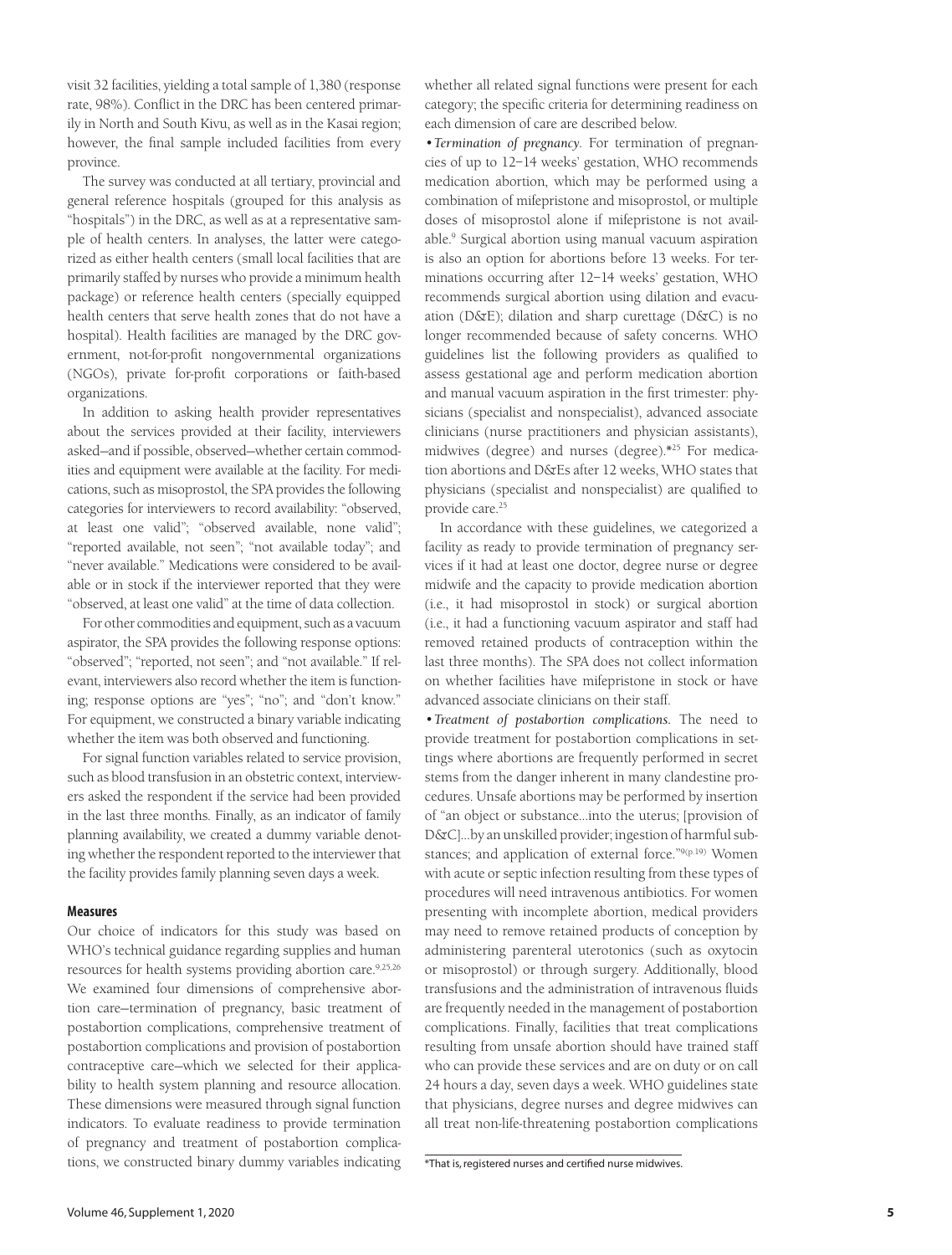(such care is hereafter referred to as "basic treatment of abortion complications"), but recommend that physicians treat more serious complications (hereafter referred to as "comprehensive treatment of abortion complications").

Thus, to be considered ready to provide basic treatment of postabortion complications, facilities had to have a degree nurse, degree midwife or obstetric staff present or on call at all times. The facilities also had to have supplies to administer intravenous fluids, parenteral antibiotics and at least one uterotonic (parenteral uterotonics or misoprostol); a vacuum aspirator; and a functional telephone (landline or mobile) for referrals. Finally, in the last three months, they must have administered parenteral antibiotics and removed retained products of conception. Facilities were categorized as having demonstrated readiness to provide comprehensive treatment for postabortion complications if they met all of the above criteria, plus had at least one doctor on staff, and had performed in the previous three months at least one cesarean section (which serves as a proxy variable in SPA to indicate experience with obstetric surgery) and at least one blood transfusion in an obstetric context.

•*Postabortion contraceptive care.* To prevent future unintended pregnancies and abortions, WHO recommends the immediate and voluntary provision of a hormonal contraceptive or IUD directly after a complete surgical abortion, after the first pill is taken in a medication abortion or after the treatment of abortion complications.26 Consistent with these guidelines, we considered a facility to have the capacity to provide postabortion contraceptive care if it stocked at least two of the aforementioned contraceptive methods (to guarantee method choice) and if family planning services were available seven days per week (indicating that the facility can provide this intervention immediately). Thus, we created a dummy variable indicating whether a facility had at least two WHO-recommended methods (oral contraceptives, IUD, implant, injectable) in stock and were able to provide family planning services in each of the past 28 days.

#### **Analysis**

Pearson's chi-square tests were conducted to identify differences by facility characteristics (type, ownership, location and region) in facilities' readiness to provide services in each of the following dimensions of abortion care: termination of pregnancy, basic treatment of postabortion complications, comprehensive treatment of postabortion complications and postabortion contraceptive care. We grouped the DRC's 26 provinces into seven regions\* that reflected the DRC's pre-2015 provincial borders; these groupings facilitated significance testing of geographic differences in service readiness. Because the SPA survey oversamples hospitals, the bivariate statistics presented here are weighted using the *svyset* and *pweight* commands in Stata to provide estimates reflecting the true composition of the country's health facilities. Results of bivariate analyses and facility estimates are presented as percentages with 95% confidence intervals. All survey data were analyzed using Stata 13.

### **RESULTS**

The vast majority (82%) of DRC health facilities were health centers, while 10% were hospitals and 8% were reference health centers (Table 1). Sixty-one percent of facilities were public and managed by the government; private for-profit facilities and faith-based facilities each accounted for 18%, and private nonprofit facilities accounted for 4%. Most health facilities were located in rural areas; only 22% were in urban areas. Finally, the Central/Kasai region (which includes Kasai-Oriental, Sankuru, Lomami, Kasai, and Kasai-Central provinces) was the region with the largest proportion of health facilities (18%), while the Capital/Kinshasa region (which consists only of Kinshasa Province) had the smallest (8%).

Overall, 31% of facilities were ready to provide medication abortion, surgical abortion or both (Table 2). However, only 4% were ready to provide basic treatment of postabortion complications, and just 1% were ready to provide more advanced comprehensive treatment. Onethird of DRC facilities were ready to provide postabortion contraceptive services that met WHO guidelines.

Nearly all facilities (98%) were staffed by at least one physician, degree nurse or degree midwife; thus, in terms of staffing, DRC facilities were prepared to provide most services related to comprehensive abortion care. However, just 31% of facilities had the appropriate staffing (at least

*TABLE 1. Selected characteristics of health facilities, Service Provision Assessment survey, Democratic Republic of the Congo, 2017–2018*

| Characteristic          | No.   | $\%$                |
|-------------------------|-------|---------------------|
| Type                    |       |                     |
| Health center           | 540   | 81.9 (79.6-84.1)    |
| Hospital                | 626   | $9.8(8.5 - 11.3)$   |
| Reference health center | 214   | $8.2(6.7-10.1)$     |
| Ownership               |       |                     |
| Public                  | 832   | 61.1 (57.3–65.0)    |
| Private for profit      | 162   | 18.3 (15.3-21.7)    |
| Faith-based             | 346   | 18.1 (15.2-21.3)    |
| Private nonprofit       | 40    | $3.5(1.5-4.0)$      |
| <b>Location</b>         |       |                     |
| Rural                   | 1,076 | 77.8 (74.2–81.0)    |
| Urban                   | 304   | 22.2 (19.0-25.8)    |
| Region                  |       |                     |
| Central/Kasai           | 239   | 18.0 (15.2-21.2)    |
| Southwestern/Bandundu   | 243   | 17.2 (14.5-20.2)    |
| Eastern/Kivu            | 212   | $16.6(13.6 - 20.1)$ |
| Southeastern/Katanga    | 196   | 16.2 (13.6-19.3)    |
| Northeastern/Orientale  | 212   | 13.0 (10.8-15.6)    |
| Northwestern/Equateur   | 205   | $11.3(9.4 - 13.5)$  |
| Capital/Kinshasa        | 73    | $7.7(5.6 - 10.5)$   |
|                         |       |                     |
| Total                   | 1,380 | 100.0               |

*Notes:* Percentages are weighted to provide nationally representative estimates, and may not total 100.0 because of rounding. Figures in parentheses are 95% confidence intervals.

<sup>\*</sup>The seven regions (and the provinces they comprise) are the Capital (Kinshasa), Central/Kasai (Kasai-Oriental, Sankuru, Lomami, Kasai, Kasai-Central), Eastern/Kivu (Sud Kivu, Nord Kivu, Maniema), Northeastern/ Orientale (Tshopo, Bas-Uele, Haut-Uele, Ituri), Northwestern/Equateur (Equateur, Sud-Ubangi, Nord-Ubangi, Mongala, Tshuapa), Southeastern/ Katanga (Haut-Katanga, Lualaba, Haut-Lomami, Tanganika) and Southwestern/Bandundu (Kongo Central, Mai-Ndombe, Kwilu, Kwango).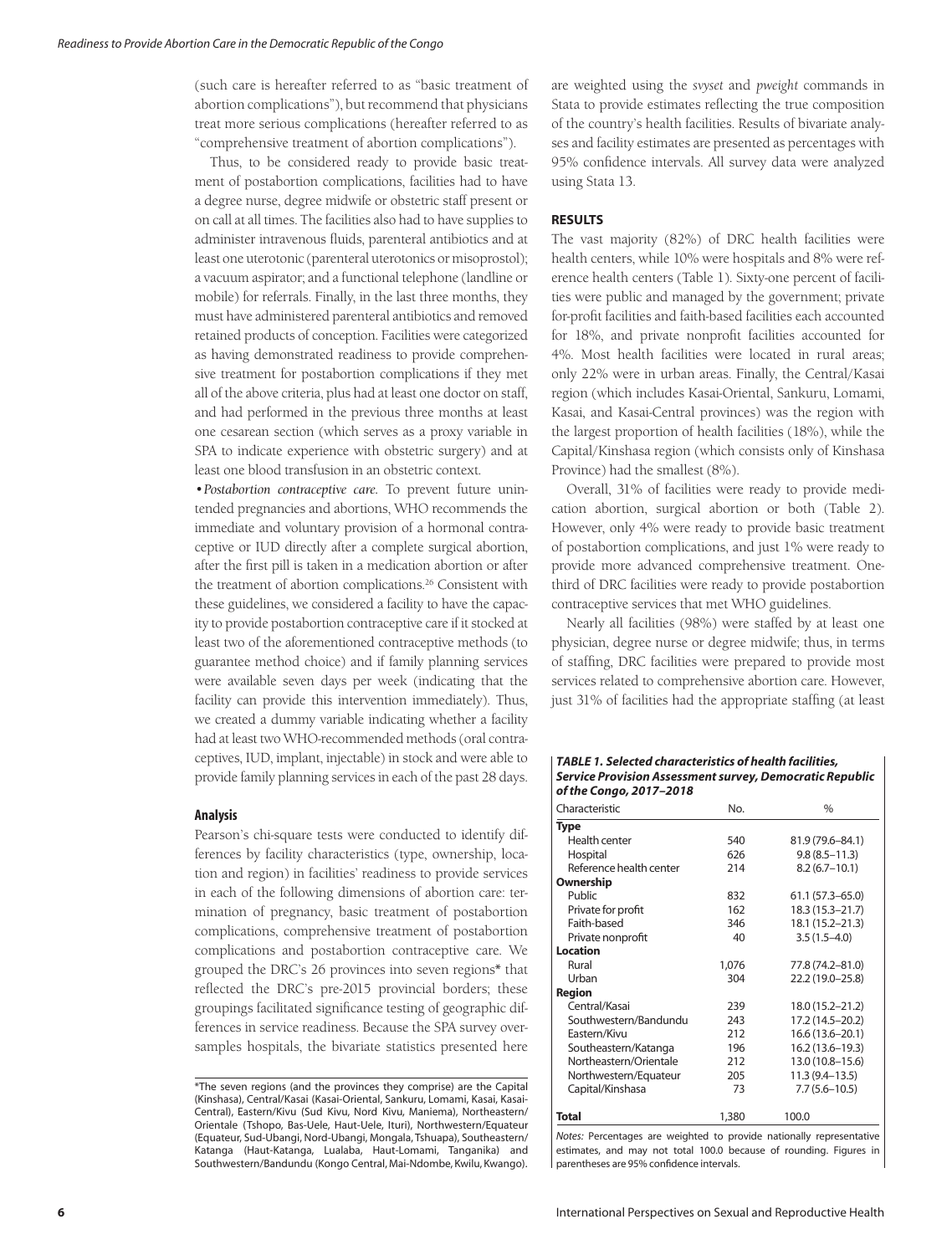| TABLE 2. Number and weighted percentage of health facilities with selected signal function indicators |       |                     |  |  |  |
|-------------------------------------------------------------------------------------------------------|-------|---------------------|--|--|--|
| Dimension/signal function                                                                             | No.   | $\frac{0}{0}$       |  |  |  |
| <b>TERMINATION OF PREGNANCY</b>                                                                       |       |                     |  |  |  |
| Readiness to provide termination of pregnancy                                                         | 650   | 31.0 (27.6-34.6)    |  |  |  |
| Has ≥1 doctor, degree nurse or degree midwife                                                         | 1,368 | 98.3 (96.9-99.0)    |  |  |  |
| Performed removal of retained products of conception in last 3 mos.                                   | 836   | 53.3 (49.4-57.2)    |  |  |  |
| Has functioning vacuum aspirator                                                                      | 750   | 36.8 (33.2-40.6)    |  |  |  |
| Has misoprostol in stock                                                                              | 310   | $13.4(11.1 - 16.1)$ |  |  |  |
| BASIC TREATMENT OF POSTABORTION COMPLICATIONS                                                         |       |                     |  |  |  |
| Readiness to provide basic treatment of postabortion complications                                    | 105   | $3.7(2.5-5.3)$      |  |  |  |
| Has ≥1 doctor, degree nurse or degree midwife                                                         | 1,368 | 98.3 (96.9-99.0)    |  |  |  |
| Has obstetric staff present or on call at all times                                                   | 1,317 | 92.5 (90.0-94.4)    |  |  |  |
| Provided parenteral antibiotics in last 3 mos.                                                        | 1,087 | 68.5 (64.7-72.1)    |  |  |  |
| Has injectable antibiotics in stock                                                                   | 549   | 35.7 (32.0-39.5)    |  |  |  |
| Provided parenteral uterotonics in last 3 mos.                                                        | 1,305 | 90.4 (87.5-92.6)    |  |  |  |
| Has injectable uterotonics in stock                                                                   | 1,110 | 75.8 (72.3-79.1)    |  |  |  |
| Has misoprostol in stock                                                                              | 310   | $13.4(11.1 - 16.1)$ |  |  |  |
| Performed removal of retained products of conception in last 3 mos.                                   | 836   | 53.3 (49.4-57.2)    |  |  |  |
| Has functioning vacuum aspirator                                                                      | 750   | 36.8 (33.2-40.6)    |  |  |  |
| Has intravenous fluid in stock                                                                        | 710   | 48.6 (44.7-52.5)    |  |  |  |
| Has functional facility telephone (landline or mobile)                                                | 736   | 52.0 (48.2-55.9)    |  |  |  |
| COMPREHENSIVE TREATMENT OF POSTABORTION COMPLICATIONS                                                 |       |                     |  |  |  |
| Readiness to provide comprehensive treatment of postabortion complications†                           | 82    | $1.4(1.0-2.2)$      |  |  |  |
| Performed blood transfusion in obstetric context in last 3 mos.                                       | 687   | 20.4 (17.7-23.3)    |  |  |  |
| Performed cesarean section in last 3 mos.                                                             | 805   | $23.5(20.7 - 26.5)$ |  |  |  |
| $Has \ge 1$ doctor                                                                                    | 863   | 30.9 (27.5-34.4)    |  |  |  |
| POSTABORTION CONTRACEPTIVE SERVICES                                                                   |       |                     |  |  |  |
| Readiness to provide postabortion contraceptive services                                              | 556   | 34.2 (30.6-38.0)    |  |  |  |
| Has combined oral contraceptive pills in stock                                                        | 546   | 32.2 (28.7-35.9)    |  |  |  |
| Has progestin-only contraceptive pills in stock                                                       | 394   | $22.8(19.7-26.1)$   |  |  |  |
| Has any contraceptive pills in stock                                                                  | 614   | 36.0 (32.4-39.8)    |  |  |  |
| Has combined injectable contraceptives in stock                                                       | 409   | 24.7 (21.5-28.2)    |  |  |  |
| Has progestin-only injectables in stock                                                               | 474   | 27.9 (24.5-31.5)    |  |  |  |
| Has any injectable in stock                                                                           | 632   | 39.9 (36.1-43.8)    |  |  |  |
| Has IUD in stock                                                                                      | 441   | 19.0 (16.2-22.2)    |  |  |  |
| Has implant in stock                                                                                  | 669   | 35.9 (32.3 - 39.7)  |  |  |  |
| Has ≥2 of the following in stock: pill, injectable, IUD, implant                                      | 704   | 40.6 (36.8-44.4)    |  |  |  |
| Family planning services available seven days a week                                                  | 843   | 57.2 (53.3-61.0)    |  |  |  |

†Includes all items listed for basic treatment. *Notes:* N=1,380. Percentages are weighted to provide nationally representative estimates. Figures in parentheses are 95% confidence intervals.

one physician) to provide comprehensive treatment of postabortion complications.

The factors limiting facility readiness to treat postabortion complications were largely related to general health system readiness, as most of the signal functions measured in these two dimensions were related to general acute and primary care (e.g., stocking of general medical supplies). Just 36% of facilities had injectable antibiotics, 49% had kits for intravenous fluids and 52% had a functional landline or mobile telephone that could be used to refer women with complex postabortion complications to other facilities. In contrast, 90% of facilities had administered parenteral uterotonics in the three months prior to the survey, indicating that staff at most facilities had some experience inducing contractions, or managing incomplete spontaneous miscarriage or induced abortion.

Like readiness to provide comprehensive abortion care, readiness to provide postabortion contraceptive care appeared to be limited by commodity shortages. Nearly all facilities were appropriately staffed to provide contraceptives, and more than half (57%) reported providing family planning services seven days a week. However, just 41% had at least two WHO-recommended methods available to women; the availability of oral and injectable

contraceptives ranged from 23% to 40%, while just 19% had IUDs in stock and 36% had implants in stock.

Facilities' readiness to provide comprehensive abortion care varied significantly by facility type, ownership, location and region (Table 3). Seventy-two percent of hospitals—but only 25% of health centers and 45% of reference health centers—were ready to provide termination of pregnancy services. The proportion of facilities ready to provide abortion services was highest in the nonprofit and private for-profit sectors (52% and 45%, respectively), and lowest among faith-based (39%) and public sector facilities (24%).

Readiness to provide pregnancy termination services also differed between urban and rural facilities. Just 26% of rural health facilities were ready to provide pregnancy terminations, compared with 50% of urban facilities. Readiness varied by region as well, a difference likely related to the rural–urban disparities. In the urban capital province of Kinshasa, 48% of health facilities were ready to perform pregnancy terminations. In contrast, in the Central/Kasai region—the population of which, though dispersed over five provinces, is similar in size to that of Kinshasa—only 20% of health facilities were prepared to provide pregnancy terminations.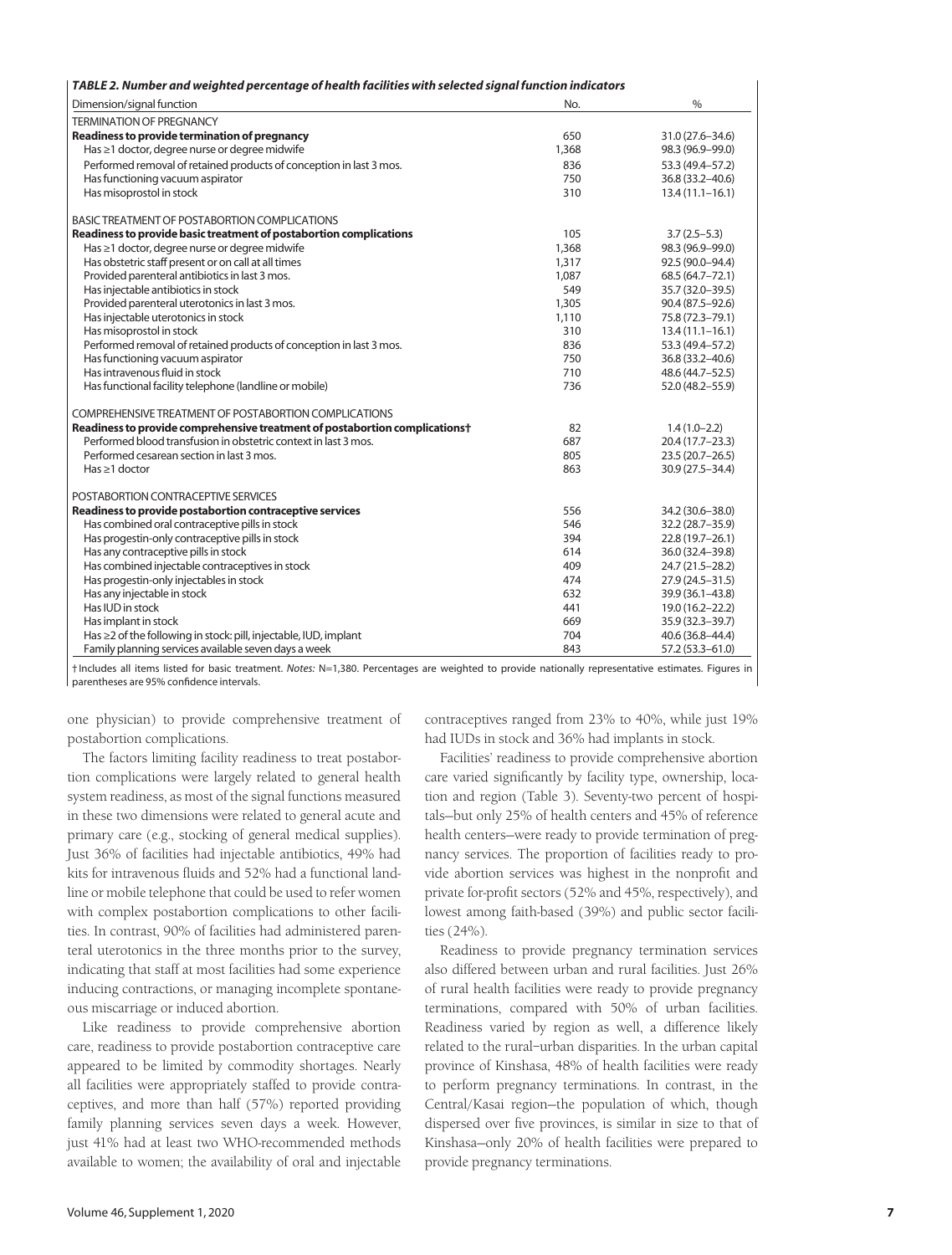| TABLE 3. Estimated weighted percentages (and 95% confidence intervals) of facilities ready to provide comprehensive abortion care, by dimension of |  |
|----------------------------------------------------------------------------------------------------------------------------------------------------|--|
| care, according to selected characteristics                                                                                                        |  |

| Characteristic          | Termination of pregnancy | Basic treatment of complications | Comprehensive treatment of<br>complications | Postabortion contraceptive<br>services |
|-------------------------|--------------------------|----------------------------------|---------------------------------------------|----------------------------------------|
| <b>Facility type</b>    | ***                      | $***$                            | ***                                         | $*$                                    |
| Hospital                | 71.7 (65.6–77.2)         | $13.7(8.7-20.9)$                 | $11.0(6.8-17.2)$                            | $42.5(36.1 - 49.1)$                    |
| Reference health center | 44.6 (34.5-55.1)         | $5.7(3.3-9.5)$                   | $4.2(2.3 - 7.6)$                            | $42.9(33.1 - 53.2)$                    |
| <b>Health Center</b>    | 24.7 (20.9-29.0)         | $2.3(1.2-4.3)$                   | 0.0                                         | $32.3(28.2 - 36.8)$                    |
| Ownership               | ***                      | ***                              | $*$                                         | $*$                                    |
| Private nonprofit       | 51.6 (28.6–73.9)         | $12.0(3.2 - 35.2)$               | $3.8(1.4 - 9.7)$                            | $31.2(13.3 - 57.3)$                    |
| Private for-profit      | 45.0 (35.4–54.9)         | $8.3(4.3 - 15.2)$                | $2.8(1.0 - 7.5)$                            | 23.3 (16.0-32.7)                       |
| Faith-based             | 39.4 (30.9-48.6)         | $4.2(1.9 - 8.9)$                 | $2.2(1.4-3.5)$                              | 33.8 (25.7–42.8)                       |
| Public                  | $23.5(19.8-27.7)$        | $1.8(1.0-3.3)$                   | $0.7(0.4-1.1)$                              | $37.7(33.1 - 42.5)$                    |
| <b>Location</b>         | $***$                    | $\ast$                           |                                             |                                        |
| Rural                   | 25.5 (22.0-29.3)         | $2.7(1.7-4.3)$                   | $1.0(0.7-1.4)$                              | 34.1 (30.1-38.3)                       |
| Urban                   | 50.2 (41.5–59.0)         | $7.1(3.9-12.6)$                  | $3.0(1.3-6.5)$                              | 34.6 (26.8-43.4)                       |
| <b>Region</b>           | ***                      | $***$                            |                                             | ***                                    |
| Capital/Kinshasa        | 48.4 (32.8–64.4)         | $4.7(1.2 - 17.3)$                | $3.8(0.7 - 17.9)$                           | $31.5(18.5 - 48.2)$                    |
| Central/Kasai           | 19.9 (14.0-27.6)         | $0.9(0.5-1.7)$                   | $0.8(0.4-1.6)$                              | 35.6 (27.3-44.8)                       |
| Eastern/Kivu            | 39.4 (29.7-50.0)         | $5.0(2.4-10.2)$                  | $2.4(1.4-4.2)$                              | 55.4 (44.4–65.9)                       |
| Northeastern/Orientale  | $18.6(13.2 - 25.7)$      | $0.5(0.3-1.1)$                   | $0.5(0.2-1.0)$                              | 20.6 (13.8-29.7)                       |
| Northwestern/Equateur   | $16.1(10.7-23.3)$        | $0.5(0.2 - 1.1)$                 | $0.5(0.2-1.1)$                              | 27.1 (19.9-35.7)                       |
| Southeastern/Katanga    | 42.3 (33.1–52.0)         | $7.8(4.0-14.8)$                  | $1.9(1.0-3.3)$                              | 34.8 (26.3-44.4)                       |
| Southwestern/Bandundu   | 35.1 (27.1-44.1)         | $5.2(2.4 - 11.2)$                | $1.0(0.5-2.1)$                              | 27.8 (20.7-36.3)                       |

\*p<.05.  \*\*p<.01.  \*\*\*p<.001.  *Note:* All percentages are weighted to provide nationally representative estimates.

Although health facilities in the DRC generally are not ready to provide abortion, they are accustomed—out of necessity—to treating complications arising from unsafe abortion procedures, as evidenced by previously published clinical chart reviews.13,14,27 However, the current assessment reveals significant gaps in readiness to treat abortion complications. Only 14% of hospitals could provide basic treatment of postabortion complications, and just 11% could provide comprehensive treatment. Preparedness was even lower among reference health centers (4–6%) and local health centers (0–2%). While comprehensive treatment of postabortion complications is not a normal service for health centers, these smaller facilities should be prepared to provide basic treatment and be able to refer complex cases to an appropriate facility. Differences by ownership are also evident. Public entities operated 61% of facilities in the DRC, but these were the least likely to be prepared to treat postabortion complications; for example, only 2% of public facilities were ready to provide basic care, and 1% were ready to provide comprehensive care. Readiness was highest among private nonprofit facilities, although it was still very low, both for basic (12%) and comprehensive (4%) treatment.

Finally, we identified a number of disparities in facility readiness to provide postabortion contraceptive care. Forty-three percent of hospitals and reference health centers were ready to provide postabortion contraceptives, compared with only 32% of health centers. By ownership, the level of readiness ranged from 23% among private forprofit facilities to 38% among public facilities. The Eastern/ Kivu region of the DRC had the greatest proportion of facilities ready to provide postabortion contraceptives (55%); in Kinshasa, less than a third (32%) were ready.

#### **DISCUSSION**

An estimated 13% of pregnancies in Central Africa end in abortion, thus affecting a large number of women.4 In 2016 alone, nearly 40,000 women in Kinshasa sought treatment at health facilities for complications arising from unsafe abortions performed by untrained providers;<sup>15</sup> this figure underestimates the true number of women who experience abortion complications, as many likely do not seek care or die before obtaining it. Unsafe abortion is a significant driver of Africa's high maternal mortality rate, and legal restrictions on the procedure have hindered progress in addressing the issue.<sup>4,5</sup> Reducing the level of unsafe abortion is one way that health systems can improve maternal health and reduce maternal morbidity.

By adopting the Maputo Protocol, the DRC took an initial step toward enabling safe, facility-based comprehensive abortion care. As noted earlier, however, DRC abortion policy remains unsettled; if the government expands the circumstances in which a woman may get a legal abortion, it will need to inform providers and the public about these policies before women can realize the benefits from new reproductive rights. Even with clearer regulations, clinicians may object to providing abortion-related services or require additional training to provide them. Community stigma may also play a role in preventing women from obtaining comprehensive abortion care. Given these realities, increasing the provision of effective contraceptive care is likely the most politically palatable strategy that the DRC can pursue to reduce abortion-related morbidity and mortality. However, our analysis indicates that the DRC health system is not prepared to provide postabortion contraceptive care that meets WHO guidelines.<sup>26</sup> Additionally, Kinshasa has a large number of Catholic facilities (e.g., Bureaux Dioc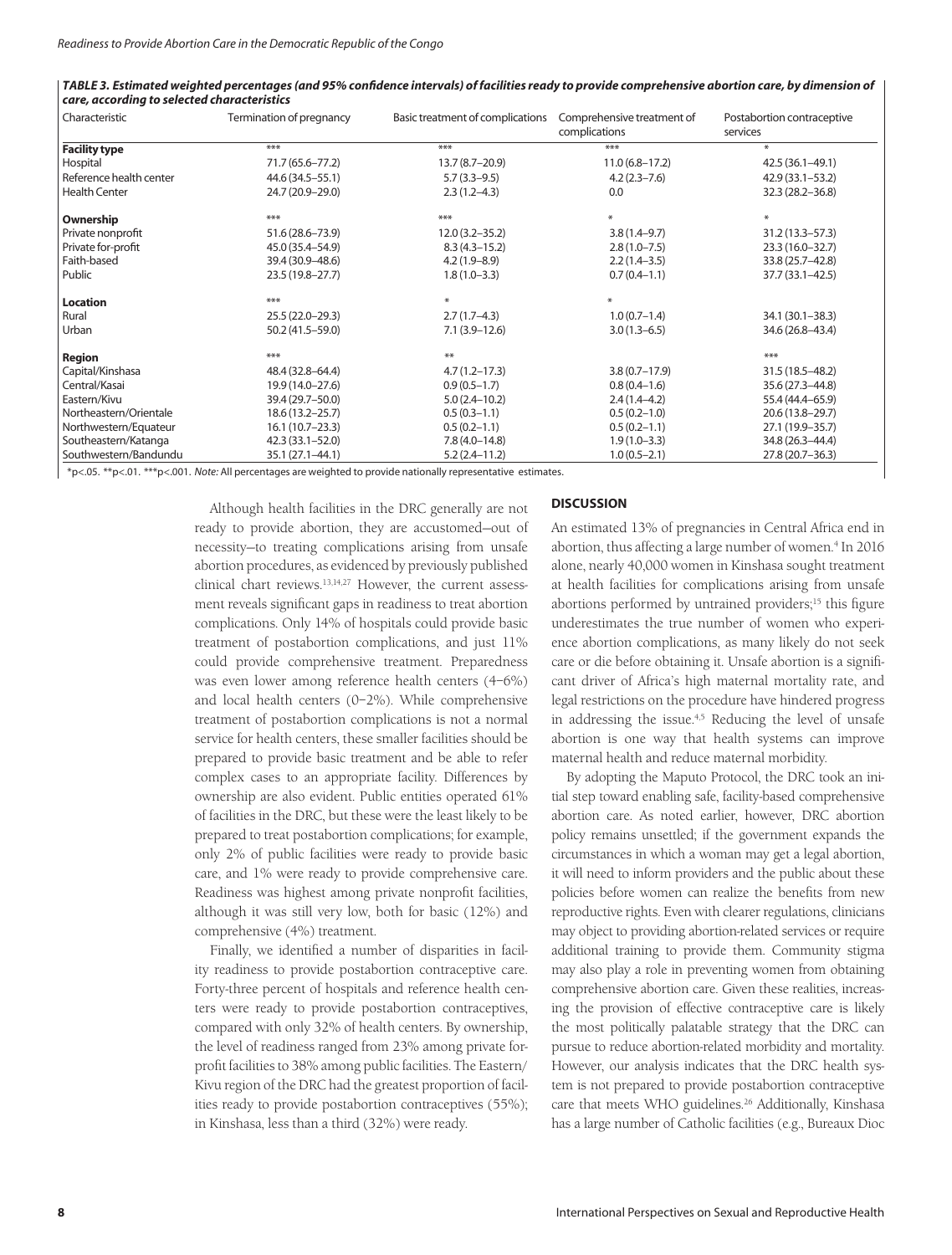Diocésains des Œuvres Médicales) that do not distribute contraceptives, which may impede women's ability to obtain family planning services.

If the DRC clarifies its abortion laws to more explicitly allow facility-based pregnancy terminations, health facilities will need to be strategically stocked with relevant commodities, and staff will need to be trained in providing all dimensions of comprehensive abortion care. According to WHO abortion care guidelines, DRC health centers—as primary care providers—have an appropriate level of staffing to provide first-trimester medical and surgical abortions, as these facilities are led by nurses and, in some cases, doctors.25 To increase preparedness, the health system could invest in ensuring that health centers have adequate supplies of misoprostol and vacuum aspirators, and that staff are trained in the proper use of these supplies. Assessing gestational age (and eligibility for abortion care) and performing medical and surgical abortion are within the scope of practice for nurses, midwives and physicians; however, if facilities do not have the supplies and capacity to perform these procedures, staff may not have sufficient experience and may need refresher training.

A significant barrier to advancing comprehensive abortion care in the DRC relates to health system financing. In 2017, USAID provided more than \$200 million to support the DRC health sector,<sup>28</sup> which accounted for 13% of the country's total health expenditure.29 However, the Mexico City Policy prohibits NGOs from using any funds (including private money and funds from non-U.S. donors) to provide information on abortion while receiving U.S. global health assistance.<sup>30</sup> Also known as the "global gag rule," this policy is enacted and repealed depending on the political party in power in the United States, so its impact on the provision of comprehensive abortion care is inconsistent. (The expenditure of U.S. funds to provide abortion services is always prohibited, regardless of the administration in power or the status of the gag rule). If the DRC transitions away from the status quo—where women seeking abortion are limited to unsafe procedures performed by untrained providers—to a system of safe, facility-based abortion care provided by trained clinicians, the Mexico City Policy could put U.S. government funding for vaccination, sanitation, infectious disease control and other health services at risk during administrations that enact the policy.

## **Limitations**

While our analysis has practical applications for health system planning and investment, it also has several limitations. First, the SPA inventory survey measures only availability of physical commodities and general staffing capacity. Because client exit interviews and observations were not available for comprehensive abortion care, this study could not evaluate quality of service delivery. Second, certain data elements were not available in the SPA that are important to measuring readiness to provide comprehensive

abortion services, such as staff training in abortion care. As a proxy for staff readiness, WHO guidelines outline the types of health workers that, based on global scope of practice standards, should be able to provide specific abortion care services. Research is needed to understand the extent to which health providers have been trained in and have experience providing abortion care. Also, staff readiness does not address the issue of clinician's willingness to provide comprehensive abortion care; future research must take into account the issue of conscientious objection in assessing accessibility of abortion care.31,32

Additional limitations relate to the DRC essential medicines list and data availability. Because mifepristone is not on the essential medicines list, the SPA does not ask facilities if they have mifepristone in stock; as a result, our analysis assessed readiness to provide medication abortions that used misoprostol, but not those using the combined mifepristone and misoprostol protocol. Moreover, although misoprostol was added to the DRC essential medicines list in 2012,<sup>33</sup> pregnancy termination is an offlabel use of this medication for which providers may not have been trained. Medication abortions are less invasive and time-consuming for staff than surgical procedures, and it is important to have an accurate metric of facility readiness to perform these procedures. In future studies, managers and researchers should push to ensure that mifepristone is included in facility assessments. More research is needed to understand the accessibility of mifepristone, staff training in proper use of misoprostol and mifepristone, and how increasing access to these medications may reduce abortion morbidity and mortality in the DRC.

This study did not assess service accessibility. While services may be available at facilities, if women cannot afford the services, cannot get to the facilities, do not know that services are available or otherwise do not benefit from the availability of care, then services ultimately are not accessible to the target population. Future studies could assess these accessibility factors. We also note that the survey's grouping of "faith-based" facilities may not include all facilities that are connected to faith-based organizations. Some NGOs that run or contribute to facilities that are categorized as "private nonprofit" in this study may have faith-based missions, but the survey does not contain an indicator within the nonprofit category for faith-based NGO support.

Finally, this study was limited by political instability and violence in the DRC. Thirty-two health facilities selected for the survey were not visited because of safety concerns for surveyors, thus biasing the sample toward facilities operating in more stable locations. Armed conflicts likely increase the demand for abortion services in places where sexual assault is used as a weapon of war, such as the DRC's Eastern/Kivu region. Readiness to provide pregnancy termination and postabortion care was greater in this region than in many others, a difference that may be due to higher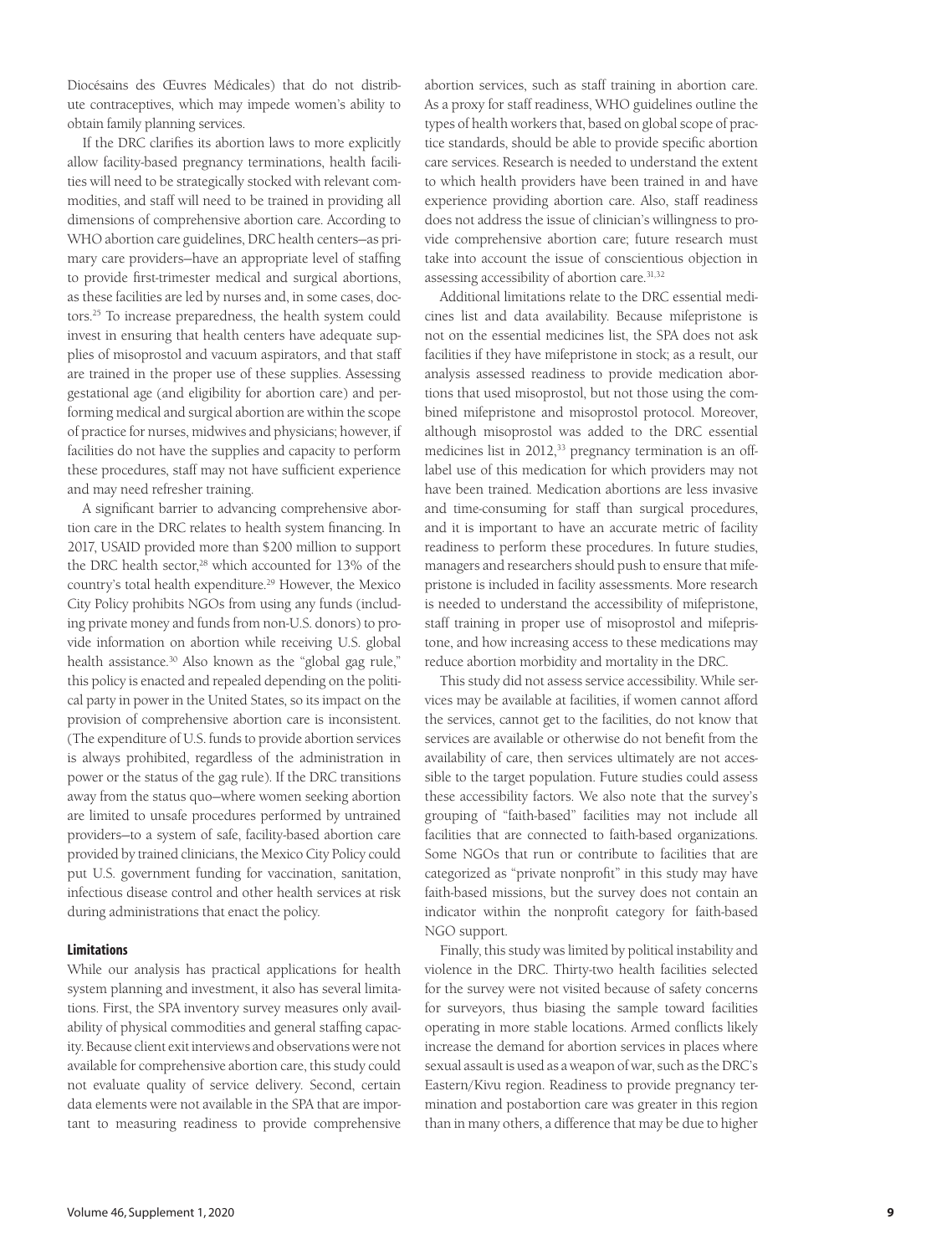demand for services or underrepresentation of facilities in these conflict-ridden areas. Because conflict also can impact commodity supply chains and the availability of trained health facility staff, the results reported here may overestimate of the readiness of the DRC health system to provide comprehensive abortion care nationwide.

## **CONCLUSIONS**

As a significant driver of maternal mortality in a country with a high maternal death rate, unsafe abortion is one pressure point where policymakers in the DRC could make a marked improvement in reproductive health care. Eliminating unsafe abortion has the potential to prevent injury and premature death, and improve women's quality of life. Comprehensive abortion care is an interdependent system in which progress in one dimension affects the others; by expanding access to safe and effective contraceptives—especially for women receiving treatment for postabortion complications—the DRC can reduce the number of unplanned pregnancies and the prevalence of abortion. Likewise, providing safe abortion will reduce the number of women who need to be treated for complications of unsafe procedures and, in turn, reduce abortionrelated morbidity and mortality. Unfortunately, despite the ratification of the Maputo Protocol, pregnancy termination in the DRC does not yet have clear legal protections. The Population Reference Bureau and Ipas are working to clarify the country's abortion law and educate providers about the law to ensure the implementation of Maputo in the DRC.12,34 Interventions aimed at immediately reducing abortion-related morbidity and mortality should focus on supporting efforts to clarify the law, disseminate information and improve access to safe abortion services for all legal indications.

To maximize systems-based interventions, research should be conducted to better understand how Congolese women view abortion care along the broad continuum of reproductive health care and the role of contraception in preventing abortion. As noted above, the illegality of abortion in the DRC has not affected its prevalence; the procedure is widespread despite the significant legal, medical and social risks that women face. Where laws have failed to prevent unsafe abortion, research may provide insights for public health campaigns that pair contraceptive provision with education programs emphasizing that preventing unplanned pregnancy through effective family planning is much safer than terminating pregnancies through unsafe procedures. This facility assessment provides the DRC health system with specific, targeted information regarding potential investments in facility resources (the supply environment) to reduce abortion-related morbidity and mortality. This framework can be easily applied to other countries that utilize the SPA to conduct their own comprehensive abortion care readiness assessments, and to track progress toward universal protection of sexual and reproductive health and rights. Additional research with abortion seekers would help complete the puzzle

and allow women to experience the reproductive health benefits promised by the adoption of the Maputo Protocol.

#### **REFERENCES**

**1.** Raymond EG and Grimes DA, The comparative safety of legal induced abortion and childbirth in the United States, *Obstetrics & Gynecology*, 2012, 119(2):215–219, http://dx.doi.org/10.1097/ AOG.0b013e31823fe923.

**2.** World Health Organization (WHO), Unsafe abortion incidence and mortality: global and regional levels in 2008 and trends during 1990–2008, *Information Sheet*, Geneva: WHO, 2012.

**3.** Sedgh G et al., Abortion incidence between 1990 and 2014: global, regional, and subregional levels and trends, *Lancet*, 2016, 388(10041):258–267, http://dx.doi.org/10.1016/ S0140-6736(16)30380-4.

**4.** Singh S et al., *Abortion Worldwide 2017: Uneven Progress and Unequal Access*, New York: Guttmacher Institute, 2018.

**5.** Calvert C et al., The magnitude and severity of abortion-related morbidity in settings with limited access to abortion services: a systematic review and meta-regression, *BMJ Global Health*, 2018, 3(3):e000692, http://dx.doi.org/10.1136/bmjgh-2017-000692.

**6.** Ikeanyi ME and Okonkwo CA, Complicated illegal induced abortions at a tertiary health institution in Nigeria, *Pakistan Journal of Medical Sciences*, 2014, 30(6):1398–1402, http://dx.doi. org/10.12669/pjms.306.5506.

**7.** Nakimuli A et al., Maternal near misses from two referral hospitals in Uganda: a prospective cohort study on incidence, determinants and prognostic factors, *BMC Pregnancy and Childbirth*, 2016, 16:24, http://dx.doi.org/10.1186/s12884-016-0811-5.

**8.** Say L et al., Global causes of maternal death: a WHO systematic analysis, *Lancet Global Health*, 2014, 2(6):e323–e333, http://dx.doi. org/10.1016/S2214-109X(14)70227-X.

**9.** WHO, *Safe Abortion: Technical and Policy Guidance for Health Systems*, Geneva: WHO, 2012.

**10.** African Commission on Human and People's Rights (ACHPR), *Protocol to the African Charter on Human and Peoples' Rights on the Rights of Women in Africa*, Banjul, The Gambia: ACHPR, 2003, https://www.un.org/en/africa/osaa/pdf/au/protocol\_rights\_ women\_africa\_2003.pdf.

**11.** ACHPR, Statement by the special rapporteur on the rights of women in Africa on the occasion of the "Global Day of Action for Access to Safe and Legal Abortion," 2018, https://www.achpr.org/ pressrelease/detail?id=22.

**12.** Ipas, Legal access to abortion expands in Democratic Republic of the Congo, news release, July 26, 2018, https://www.ipas.org/news/ legal-access-to-abortion-expands-in-democratic-republic-of-congo/.

**13.** Ishoso DK, Tshefu AK and Coppieters Y, Analysis of induced abortion-related complications in women admitted to referral health facilities in Kinshasa, Democratic Republic of the Congo, *PLOS ONE*, 2018, 13(8):e0203186, http://dx.doi.org/10.1371/journal. pone.0203186.

**14.** Lince-Deroche N et al., *Unintended Pregnancy and Abortion in Kinshasa, Democratic Republic of Congo: Challenges and Progress*, New York: Guttmacher Institute, 2019.

**15.** Chae S et al., The incidence of induced abortion in Kinshasa, Democratic Republic of Congo, 2016, *PLOS ONE*, 2017, 12(10):e0184389, http://dx.doi.org/10.1371/journal.pone.0184389.

**16.** Burkhardt G et al., Sexual violence-related pregnancies in eastern Democratic Republic of Congo: a qualitative analysis of access to pregnancy termination services, *Conflict and Health*, 2016, 10:30, http://dx.doi.org/10.1186/s13031-016-0097-2.

**17.** Rouhani SA et al., A quantitative assessment of termination of sexual violence-related pregnancies in eastern Democratic Republic of Congo, *Conflict and Health*, 2016, 10:9, http://dx.doi.org/10.1186/ s13031-016-0073-x.

**18.** UNICEF, Maternal mortality, 2017, https://data.unicef.org/ topic/maternal-health/maternal-mortality/.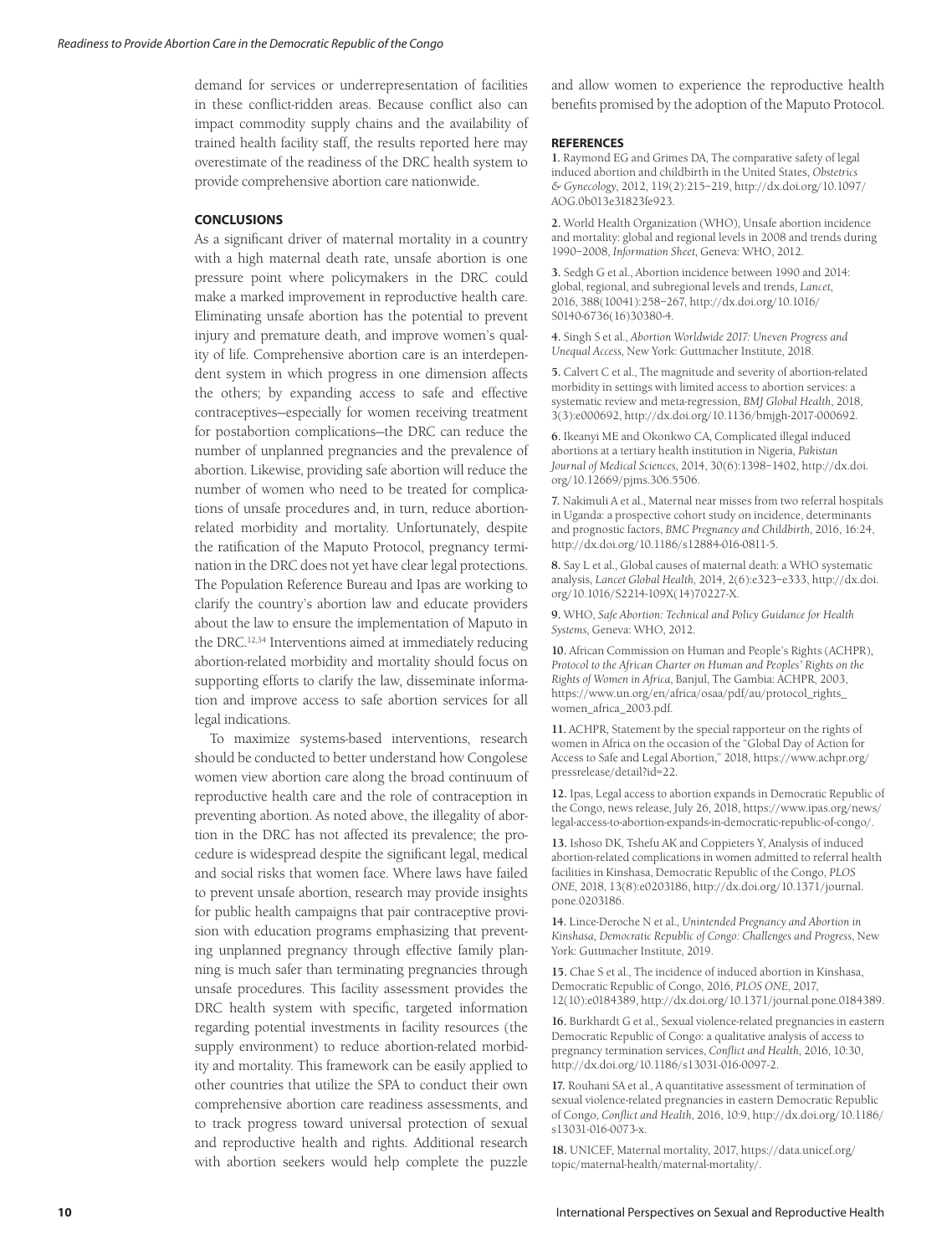**19.** WHO et al., *Monitoring Emergency Obstetric Care: A Handbook*, Geneva: WHO, 2009.

**20.** Sheffel A, Karp C and Creanga AA, Use of service provision assessments and service availability and readiness assessments for monitoring quality of maternal and newborn health services in low-income and middle-income countries, *BMJ Global Health*, 2018, 3(6):e001011, http://dx.doi.org/10.1136/bmjgh-2018-001011.

**21.** Healy J, Otsea K and Benson J, Counting abortions so that abortion counts: indicators for monitoring the availability and use of abortion care services, *International Journal of Gynaecology & Obstetrics*, 2006, 95(2):209–220, http://dx.doi.org/10.1016/j. ijgo.2006.08.002.

**22.** Campbell OMR et al., Signal functions for measuring the ability of health facilities to provide abortion services: an illustrative analysis using a health facility census in Zambia, *BMC Pregnancy and Childbirth*, 2016, 16:105, http://dx.doi.org/10.1186/ s12884-016-0872-5.

**23.** Owolabi OO, Biddlecom A and Whitehead HS, Health systems' capacity to provide postabortion care: a multicountry analysis using signal functions, *Lancet Global Health*, 2019, 7(1):e110–e118, http:// dx.doi.org/10.1016/S2214-109X(18)30404-2.

**24.** University of Kinshasa School of Public Health and ICF, *Evaluation des Prestations des Services de soins de Santé (EPSS), 2017–2018*, Kinshasa, Democratic Republic of Congo: University of Kinshasa School of Public Health; and Rockville, MD, USA: ICF, 2019.

**25.** WHO, *Health Worker Roles in Providing Safe Abortion Care and Post-Abortion Contraception*, Geneva: WHO, 2015.

**26.** WHO, *Medical Management of Abortion*, Geneva: WHO, 2018.

**27.** Bankole A et al., The severity and management of complications among postabortion patients treated in Kinshasa health facilities, *International Perspectives on Sexual and Reproductive Health*, 2018, 44(1):1–9, http://dx.doi.org/10.1363/44e5618.

**28.** United States Agency for International Development, Democratic Republic of the Congo: health fact sheet, 2018, https://www.usaid.gov/democratic-republic-congo/fact-sheets/ usaiddrc-fact-sheet-health.

**29.** Knoema, Democratic Republic of the Congo—current expenditure on health, 2019, https://knoema.com/ atlas/Democratic-Republic-of-the-Congo/topics/Health/ Health-Expenditure/Expenditure-on-health.

**30.** Kaiser Family Foundation, The Mexico City Policy: an explainer, 2019, https://www.kff.org/global-health-policy/fact-sheet/ mexico-city-policy-explainer/.

**31.** Chavkin W et al., Conscientious objection and refusal to provide reproductive healthcare: a White Paper examining prevalence, health consequences, and policy responses, *International Journal of Gynaecology & Obstetrics*, 2013, 123(Suppl. 3):S41–S56, http:// dx.doi.org/10.1016/S0020-7292(13)60002-8.

**32.** Chavkin W, Swerdlow L and Fifield J, Regulation of conscientious objection to abortion: an international comparative multiple-case study, *Health and Human Rights Journal*, 2017, 19(1):55–68.

**33.** Ministry of Public Health, Democratic Republic of the Congo, *Direction de la Pharmacie et du Médicament: Répertoire des Produits Pharmaceutiques enregistrés et autorisés par la DPM en RDC*, Kinshasa, Democratic Republic of the Congo: Ministry of Public Health, 2016, https://abortion-policies.srhr.org/documents/countries/02- DRC-Directory-of-Registered-and-Licensed-Pharmaceuticals-2016. pdf#page=1.

**34.** Population Reference Bureau, Expanding access to safe abortion in the Democratic Republic of Congo, 2019, https://www.prb.org/ expanding-access-to-safe-abortion-in-the-democratic-republic-ofcongo/.

## **RESUMEN**

**Contexto:** *En 2018, la República Democrática del Congo (RDC) despenalizó el aborto bajo ciertas circunstancias a través del Protocolo de Maputo. Sin embargo, poco se sabe sobre la disposición de las instituciones de salud del país para proveer servicios integrales de aborto.*

**Métodos:** *Se utilizaron datos de 1,380 instituciones de salud a partir de la Encuesta Inventario sobre la Evaluación de la Prestación de Servicios (EPS) con el fin de evaluar la disposición para proveer servicios de aborto en cuatro dominios: terminación del embarazo, tratamiento básico de complicaciones postaborto, tratamiento integral de complicaciones postaborto y servicios anticonceptivos postaborto. Los análisis utilizaron una aplicación modificada del enfoque de función de señales de atención obstétrica de emergencia; los criterios para disposición se basaron en las pautas de la Organización Mundial de la Salud.*

**Resultados:** *Treinta y un porciento de las instituciones de salud de la RDC cumplieron con los criterios de disposición para la provisión de servicios de aborto. La proporción de instituciones clasificadas como preparadas fue mayor en los centros urbanos que en los rurales (50% vs. 26%) y en hospitales respecto de centros de salud o centros de salud de referencia (72% vs. 25% y 45%, respectivamente). Pocas instituciones de salud estuvieron preparadas para proveer ya fueran servicios básicos o tratamiento integral para complicaciones postaborto (4% y 1%); la mayor preparación para proveer esos servicios se presentó en los hospitales (14% y 11%). Solamente un tercio de las instituciones de salud mostró estar preparado para proveer servicios anticonceptivos postaborto. La inadecuada disponibilidad de medicamentos (ej., misoprostol, antibióticos, anticonceptivos) y de equipo fueron las más grandes barreras para la preparación.*

**Conclusiones:** *La mayoría de las instituciones de salud de la RDC no estuvieron preparadas para proveer servicios integrales de aborto. Mejorar la disponibilidad de productos vitales para la salud aumentará la preparación y tiene el potencial de reducir la prevalencia de embarazos no planeados y la demanda futura de servicios de aborto.* 

## **RÉSUMÉ**

**Contexte:** *La République démocratique du Congo (RDC) a décriminalisé l'avortement dans certaines circonstances en 2018, du fait du Protocole de Maputo. La préparation des formations sanitaires du pays à assumer des soins d'avortement complets n'est cependant guère documentée.*

**Méthodes:** *Les données relatives à 1 380 formations sanitaires comprises dans l'enquête d'évaluation de la prestation des services de soins de santé (EPSS) ont servi à évaluer l'état de préparation à offrir et assurer des soins d'avortement sur quatre plans: l'interruption de grossesse, le traitement de base des complications après avortement, le traitement complet des complications après avortement et les soins de contraception après avortement. Les analyses reposent sur une application*